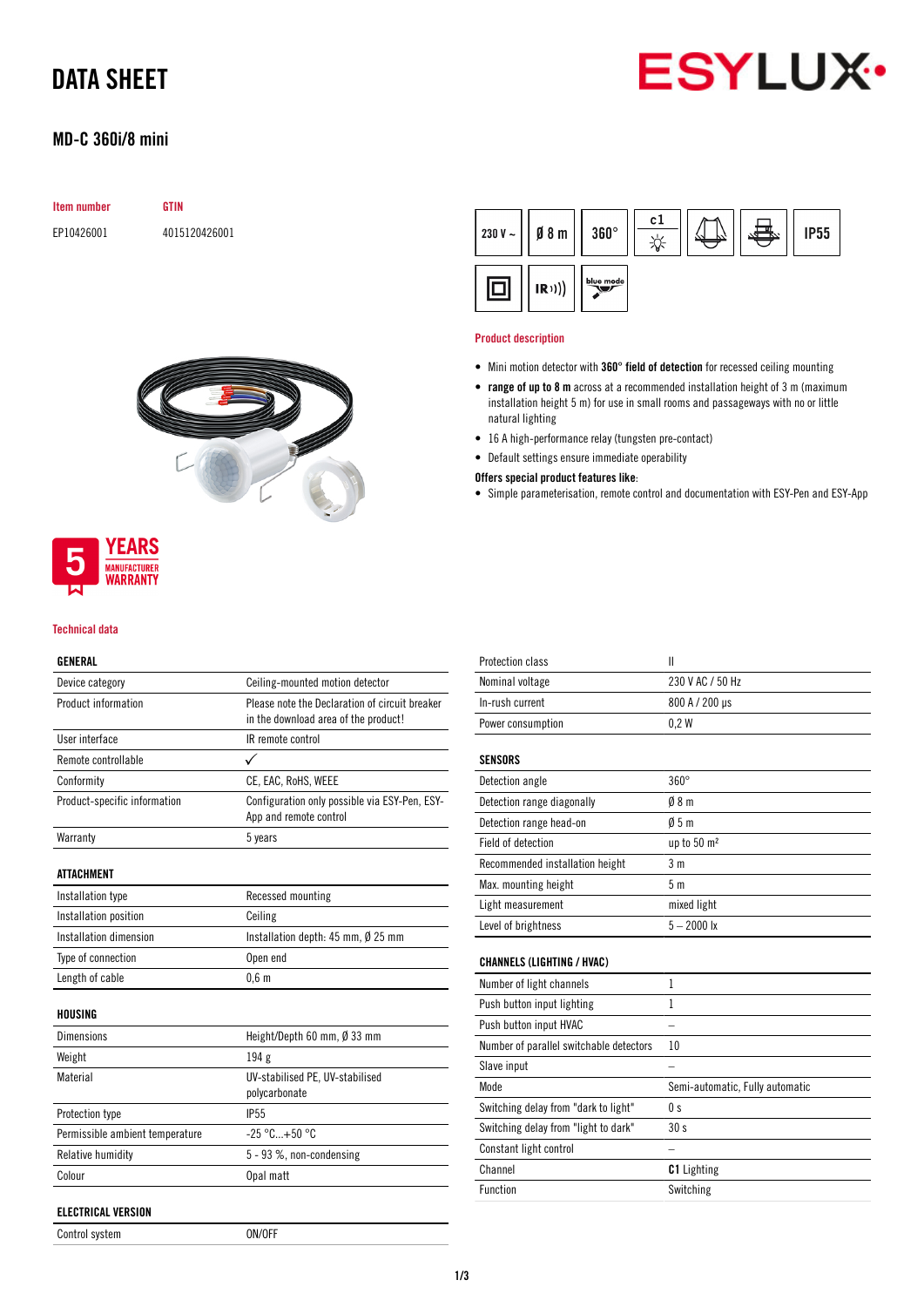# DATA SHEET



# MD-C 360i/8 mini

| Item number        | <b>GTIN</b>   |                                                                                                   |                       |                                  |
|--------------------|---------------|---------------------------------------------------------------------------------------------------|-----------------------|----------------------------------|
| EP10426001         | 4015120426001 |                                                                                                   |                       |                                  |
| Switching capacity |               | 230 V/50 Hz, 16 AX<br>2300 W/10 A (cos phi $= 1$ )<br>1150 VA/5 A (cos phi $= 0.5$ )<br>600 W LED | Push button input     |                                  |
|                    |               |                                                                                                   | Impulse feature       |                                  |
|                    |               |                                                                                                   | Switch-off delay time | 60 s15 min (adjustable in steps) |
| Switch contact     |               | make contact / non-floating                                                                       |                       |                                  |

#### Accessories

| <b>Product designation</b>           | <b>GTIN</b>   |
|--------------------------------------|---------------|
| Adapter                              |               |
| COMPACT MINI SPOTLIGHT ADAPTER 51/25 | 4015120426391 |
| Electrical accessories               |               |
| FILTER 230 V                         | 4015120426988 |
| <b>CURRENT LIMITING MODULE 230V</b>  | 4015120426353 |
| Remote control                       |               |
| ESY-Pen                              | 4015120425356 |
| REMOTE CONTROL MDi/PDi               | 4015120425509 |
|                                      |               |

| <b>Scale drawing</b>               | <b>Field of detections</b>                      | <b>Detection range</b>                        |
|------------------------------------|-------------------------------------------------|-----------------------------------------------|
| $25$ mm                            |                                                 |                                               |
| $45 \text{ mm}$<br>$\frac{15}{15}$ | $\bullet$                                       | $\emptyset$ 5 m<br>$\blacksquare$ Frontal (B) |
| $33$ mm                            | $\mathbf{A}$<br>ME.<br>$360^\circ$<br>Terms and |                                               |